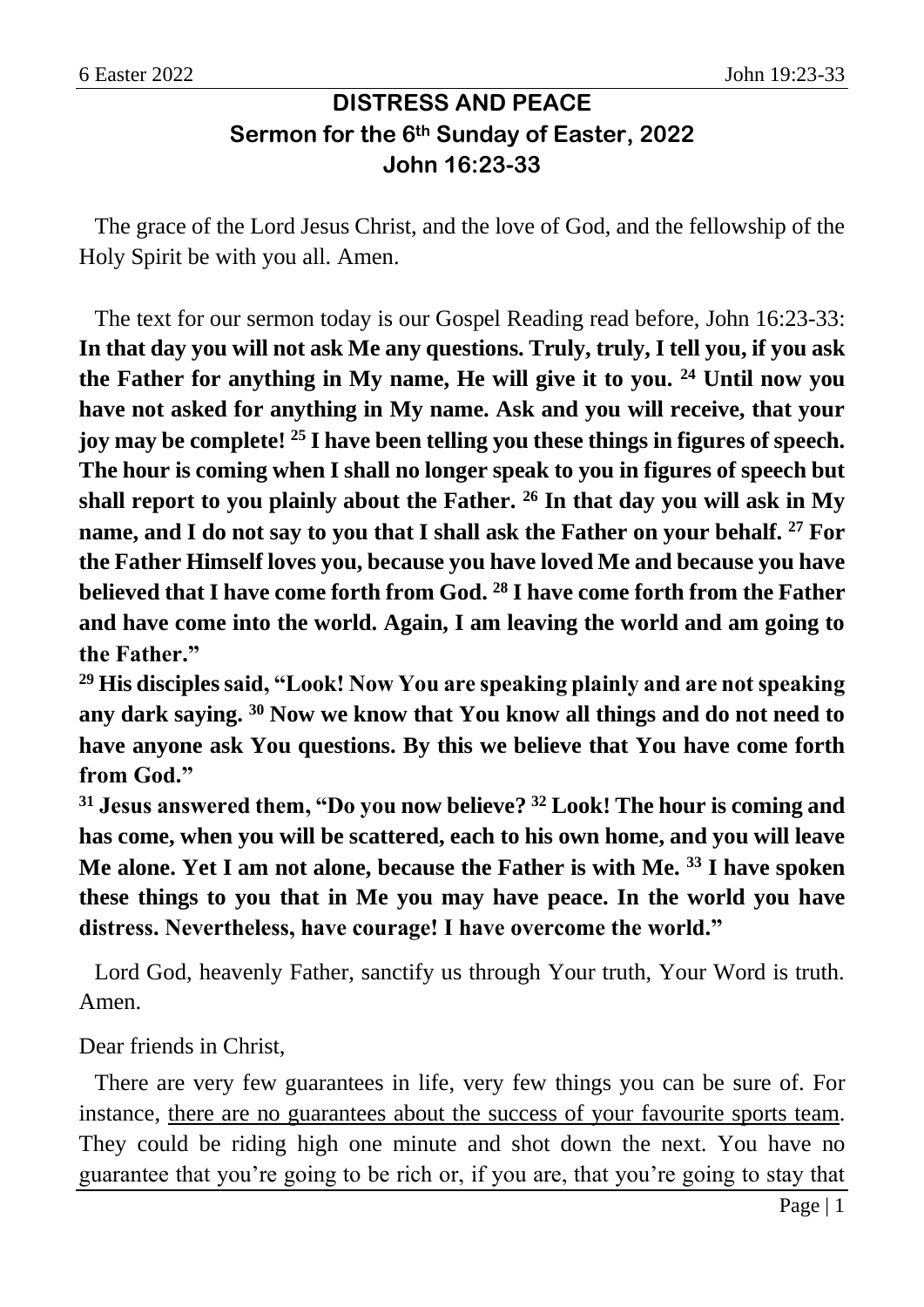way. Things could go south in a hurry. You have no guarantee about your health. You could be fit as a fiddle one year and then come down with a mysterious disease the next. There are no guarantees.

Today, however, from our text, Jesus tells us of *two things* about which we can be sure, and they are these: "Distress and Peace."

Distress and peace are two things we can all be sure of, two things we can count on, and two things that are guaranteed to come our way if we are Christian.

Let's start with distress.

Distress is something we can expect in life - Jesus Himself says so. He said to His disciples, "**In the world you have distress**."

This distress comes in various forms and from various sources. For example, there is the distress that comes simply from living in a fallen world. Things don't work right. Cars or machinery break down. Nature doesn't work right. There are fires and floods, drought and hail. It's too dry when farmers want to plant and too wet at harvest time. People don't do the right thing. They do things that hurt us, whether directly or indirectly. Economic decisions, way above our heads, cost us money. Or, more directly, thieves break in and steal our stuff. There's emotional hurt, too. People we care about betray us and break our hearts. People we love - we see them suffering, and we suffer, too. We lose the people we love, whether to death or to distance, and we miss them. All these are different distresses we face simply by living in a fallen world, and it doesn't matter if you're a Christian or not. You've got your distress, your troubles; I've got mine. But the point is, we've all got them, in one form or another.

All this distress comes at us from the *outside*, but there is also distress we bring on ourselves, foolish decisions we make that we later regret, dumb things we do when we should have known better. We disregard the wise counsel that friends or family members have given us, only to see later that they were right. Most importantly, however, we often ignore and disobey God's Word about the right way to live. That's called sin, and we are responsible for that. God gives us His commandments for our good. Our Creator knows the best way for His creatures to live, and when we don't listen to God, when we tune Him out, we bring distress on ourselves. Again, this is something that we all do, and it doesn't matter if you're a Christian or not.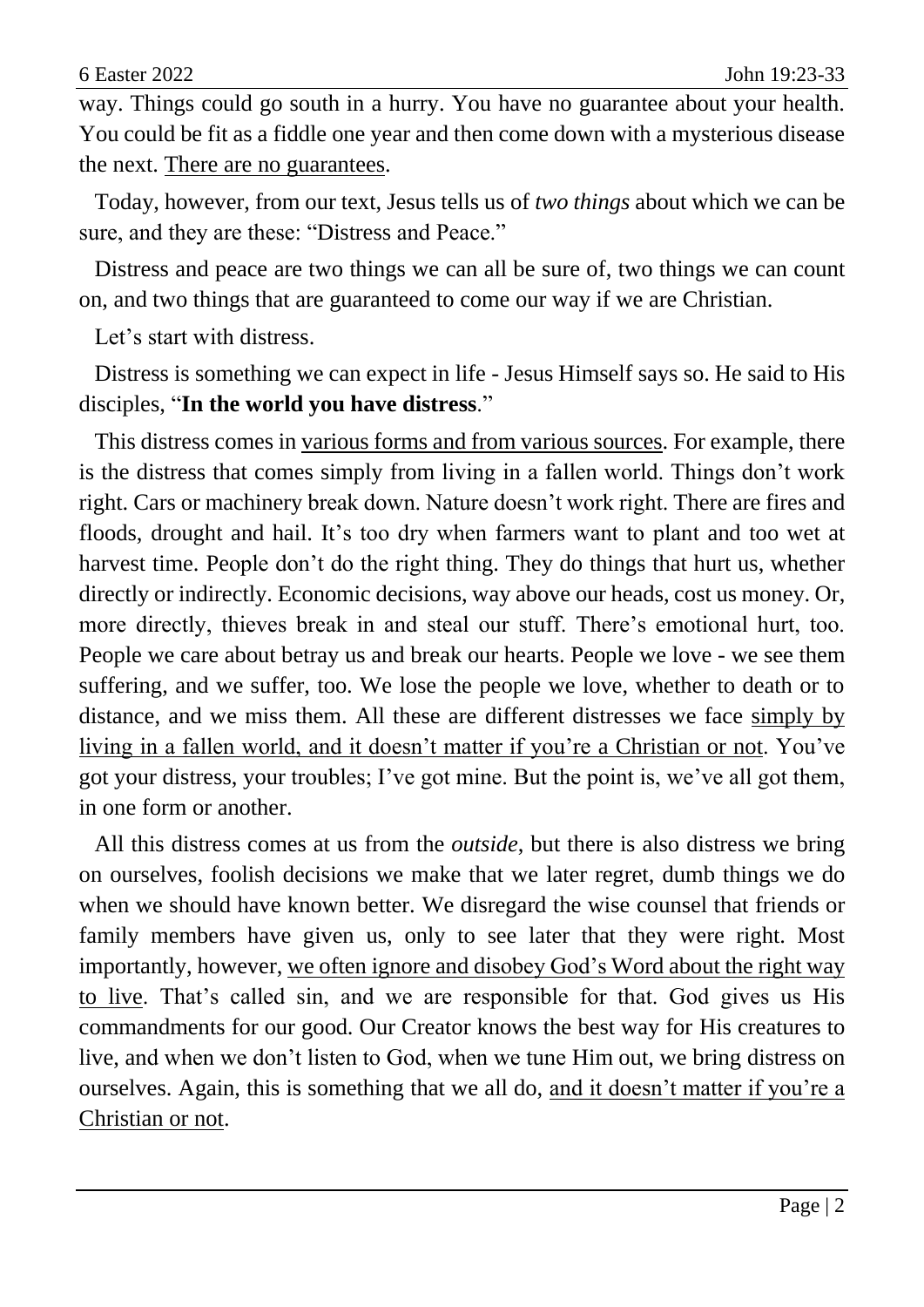But then there is distress that Christians endure, and that is what Jesus is primarily talking about today when He tells His disciples, "**In the world you have distress**."

The whole context in these chapters of John is about how things are going to be different now that Jesus is going away and returning to His Father. Life is about to get a whole lot more difficult for the disciples. Remember, Jesus is saying this on the night in which He is about to be betrayed, arrested, and put on trial. In the morning, He will be taken to the Roman governor, scourged, mocked, unjustly sentenced, and put to death on a cross. Do you want to talk about distress? That's distress! And because the world hated Jesus, it is going to hate His followers, too. Disciples get treated like their master, so Jesus is preparing them for that. He's preparing us. "**In the world you have distress**."

Whether back in the first century or now in the twenty-first century, the followers of Jesus have always been facing distress in the world. This world is a hostile place for Christians. The values of the world conflict with what Christians believe and how we are to live. Think of all the evils that are considered good in the eyes of the world these days: abortion, single-sex marriage, greed, gambling, divorce, shacking up, and sexual immorality of every conceivable form. The world calls evil good and good evil. They not only do these things but give approval to those who do them.

It's no surprise, then, that the world is so hostile to Christians. If Christians call a thing what it is; if we call sin "sin," if we know and say and demonstrate by our lives that certain behaviours are right and certain behaviours are wrong, and that this is what God Himself says about the matter, well, then we represent a threat to what the world wants to do. What's more, trusting in God and His goodness, believing that salvation is to be found in Jesus Christ alone and not in the false gods of man's own making - we represent a condemnation of all idolatry and false belief. When we say that all men are sinners and are not righteous in themselves and that all people need the righteousness found only in Christ, this goes against the pride of mankind, and the world will hate us for it. And so, we stand in the crosshairs of the world. The world will hate us because they first hated Christ. Thus, we can expect and count on the fact that in this world, we shall have distress, just as Jesus said we would. It's guaranteed.

Distress comes to all, and sometimes it gets so bad that we struggle to see any light at the end of the tunnel. When you're down in the pit, you do feel all alone. But remember, as brothers and sisters here in this family called the church - we also have been through many storms, and we are called to care for and support one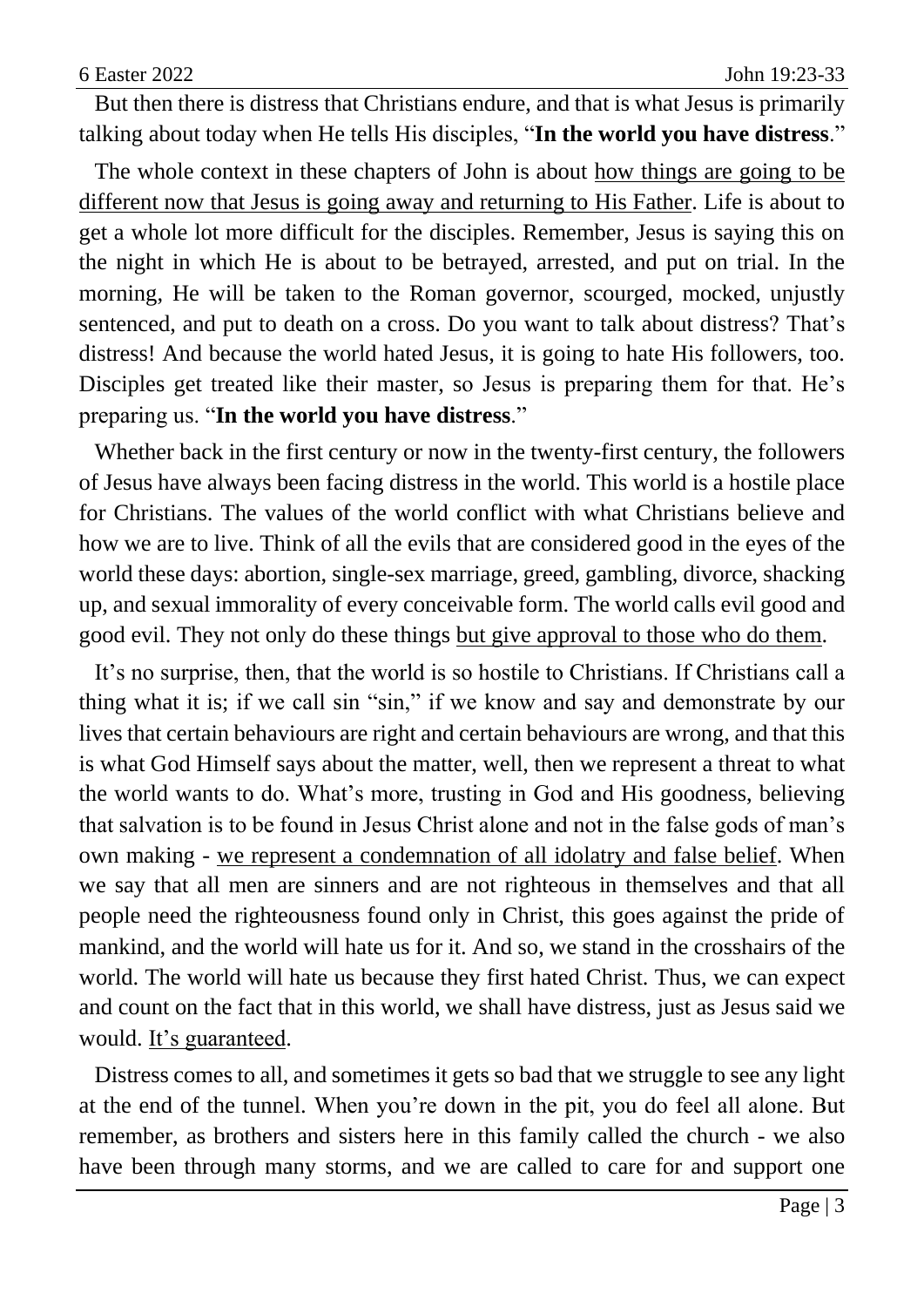another when we see a sister or brother who is hurting. The Apostle Paul writes in 2 Corinthians: "*Blessed be the God and Father of our Lord Jesus Christ, the Father of mercy and the God of all comfort! He comforts us in all our distress, that we may be able to comfort those who are in any distress, with the same comfort with which God comforts us*" (3-4).

"Nobody knows the trouble I've seen; nobody knows but Jesus." That's the big thing. Jesus knows what we're going through. He is the man of sorrows, acquainted with grief.<sup>1</sup> We have a high priest, now ascended at the right hand of God, who is able to sympathise with our weaknesses and our troubles. "*Therefore, let us come boldly to the throne of grace to receive mercy and find grace to help us when we need it!*" (Hebrews 4:10). "*Cast all your anxiety on Him! For He cares for you*" (1 Peter 5:7). "*Call on Me in a day of trouble*," God says, "*I shall deliver you, and you shall glorify Me*" (Psalm 50:15). "*Ask and you will receive, that your joy may be complete*" (John 16:24).

So, distress is guaranteed. However, peace is also guaranteed. Listen again to what Jesus says to His disciples: "**I have spoken these things to you that in Me you may have peace. In the world you have distress. Nevertheless, have courage! I have overcome the world."** Earlier in this same discourse, Jesus had said: "*Peace I am leaving with you. A peace that is My own I am giving to you. I am not giving it to you as the world gives it. Let not your hearts be troubled or afraid!*" (John 14:27).

Peace, the peace of God in Christ - this peace, which the world cannot give, Jesus gives to us. It's a peace that the world cannot take away. Even in the midst of distress - *especially in the midst of distress* - we have this peace to comfort and quieten our souls. In the world, we shall have distress, but in Christ, we have peace. That is guaranteed.

Now, this is not just happy talk, a denial of reality, or some kind of wishful thinking. This is not saying, "*Peace*," when there is no peace. No, there really is this peace, objectively so. It exists; it is objectively established. This peace is a reality, even when we can't see it or feel it. This is the peace that Christ has established by His death on the cross and His resurrection from the tomb. Christ Jesus has established this peace in His body on the cross. Jesus has made peace between heaven and earth, between God and man. Our sins had alienated us from God, and by nature, we were enemies of God, but now Christ has reconciled us back to God,

 $<sup>1</sup>$  Isaiah 53:3</sup>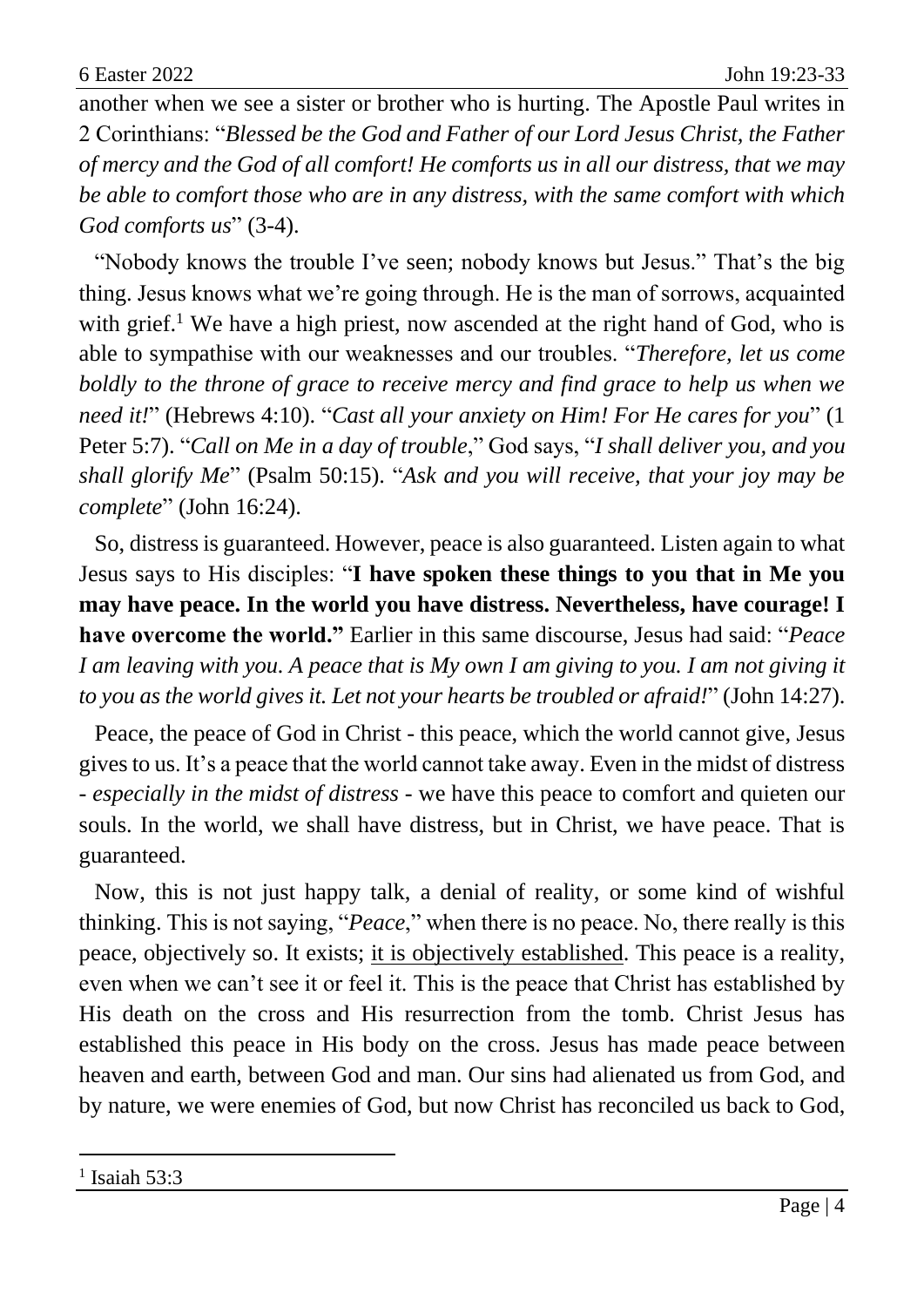establishing peace. The Apostle Paul writes that God "*has reconciled us to Himself through Christ… God was in Christ, reconciling the world to Himself, not counting their trespasses against them*" (2 Corinthians 5:18).

His cross, therefore, is our bridge across troubled waters. When we are in trouble, when we are experiencing distress of any sort, we know that we are at peace with God, and that changes everything. Whatever the worst is that the world can do to us, whatever is the worst that life in this fallen world can dish out at us, we know that *nothing can separate us from the love of God in Christ Jesus*. <sup>2</sup> God is at peace with us, we are at peace with God, and nothing can disturb that.

So, this objective peace, established by Christ, brings a subjective peace - dare I say it, the feeling of peace - to our hearts and minds and souls. This is a great comfort and relief in the midst of sorrows, for we know that *right now,* our heavenly Father is watching over us and caring for us. We know that right now, our Saviour Jesus Christ knows each one of us by name, and that He is interceding for  $us^3$ , and that He is ruling all things for the sake of His church. We have the Holy Spirit speaking peace to our hearts.

Finally, we know that ahead of us, when this brief life of distress comes to an end, there is the eternal peace and joy of the life to come. We shall join that white-robed multitude who have come out of the great distress and washed their robes and made them white in the blood of the Lamb<sup>4</sup>

Dear friends, we, who have been baptised in the name of Jesus and are trusting in Him for our salvation: Our names have been written in the Lamb's book of life. We have a place reserved in the holy city, the new Jerusalem. That, too, is guaranteed. Life and light will fill that city. God and all the saints will be there, and so will you and I, ever rejoicing.

All this is because of the peace won and established by Christ. He has overcome the world. He forgives our sins. The peace He gives is greater than our troubles. His peace is greater than our feelings. This peace is ours today, and it will get us through tomorrow. That is guaranteed. Amen.

The peace of God which passes all understanding, keep your hearts and minds in Christ Jesus. Amen.

<sup>2</sup> Romans 8:31

 $3$  Romans  $8:34$ 

<sup>4</sup> Revelation 7:14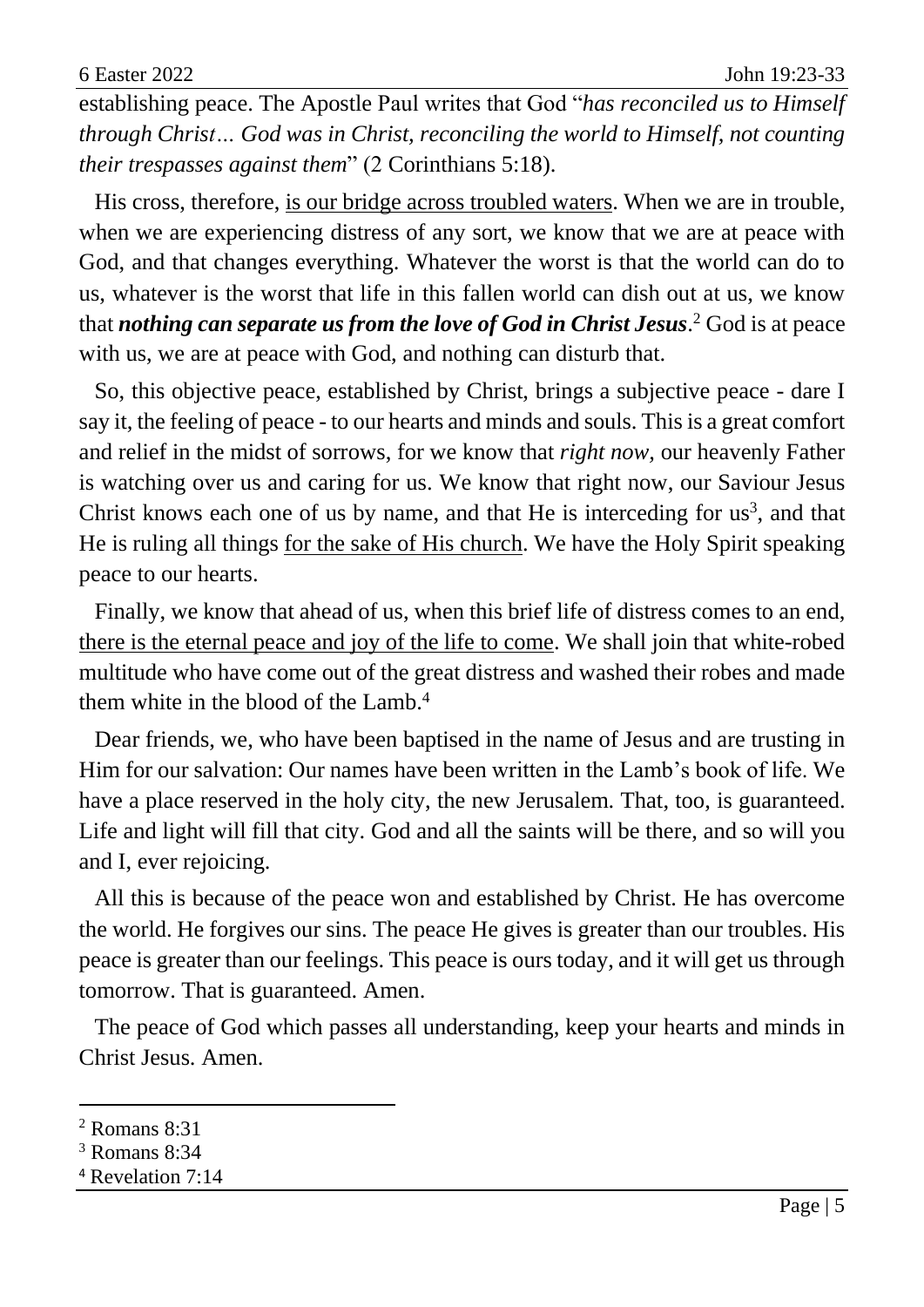## PRAYER FOR THE SIXTH SUNDAY OF EASTER

Lord, our God, You alone know the plans that You have for us and our world, but we rejoice and worship You because we know that they are loving plans. In Your goodness, You spread life, love, beauty, and joy throughout Your creation. In Your grace, You lighten the misery of our sinful lives, and bless us with pardon and peace. If it is your will that we must pass through troubles, enable us to turn them into opportunities, for Your glory.

We give You our warmest thanks for the precious gift of Your Son, Jesus, whom You have sent that we may have life in all its fullness. We praise You that He has humbly come into our world, has taken on Himself our sins, and has carried them to death on the cross. We glorify Your name for our release from the power of death, and for our sure hope of heaven through His resurrection.

Heavenly Father, we thank You for the privilege of being Your spiritual priests, as we pray in Jesus' name. We thank You for Your promise to hear all our prayers. Keep us close to Jesus each day in faith and love, gladly hearing His Word and following Him, wherever He leads us. Send Your Word out into the whole world, that it may achieve what You have planned for it. Let us as Your representatives, whom You have called out of darkness, proclaim Your light in this dark world. Give us the courage also to speak Your word of judgment when people reject Christ, the Cornerstone.

Bless Your Church on every continent. Renew Your people to be a loving fellowship of believers, a family of trust and prayer, and people who are ready to serve the needy in love.

Lead all the nations of the earth along the ways of justice, righteousness, and peace. Look with special favour on our country. Give to our Prime Minister, to the Premiers of each State, to our cabinets and parliaments, to our police and to our courts, such qualities of heart and mind that they may carry out their duties earnestly, wisely, and fairly. Protect us from all enemies, both within and without our country. Remove all strife from us. Inspire obedience to all law and order. Fill all citizens with love of holiness and moral purity. Grant that all who work in industry may find joy in their work and receive proper rewards for their efforts. Give satisfaction to those who work in the professions, as they work for the good of all. Give those who farm the soil favourable weather. Bless their work of feeding the world.

Bless all our loved ones, and make our homes places of peace. We remember especially the sick, the troubled, and the bereaved. In Jesus' name free them from the burdens of their pain and sadness.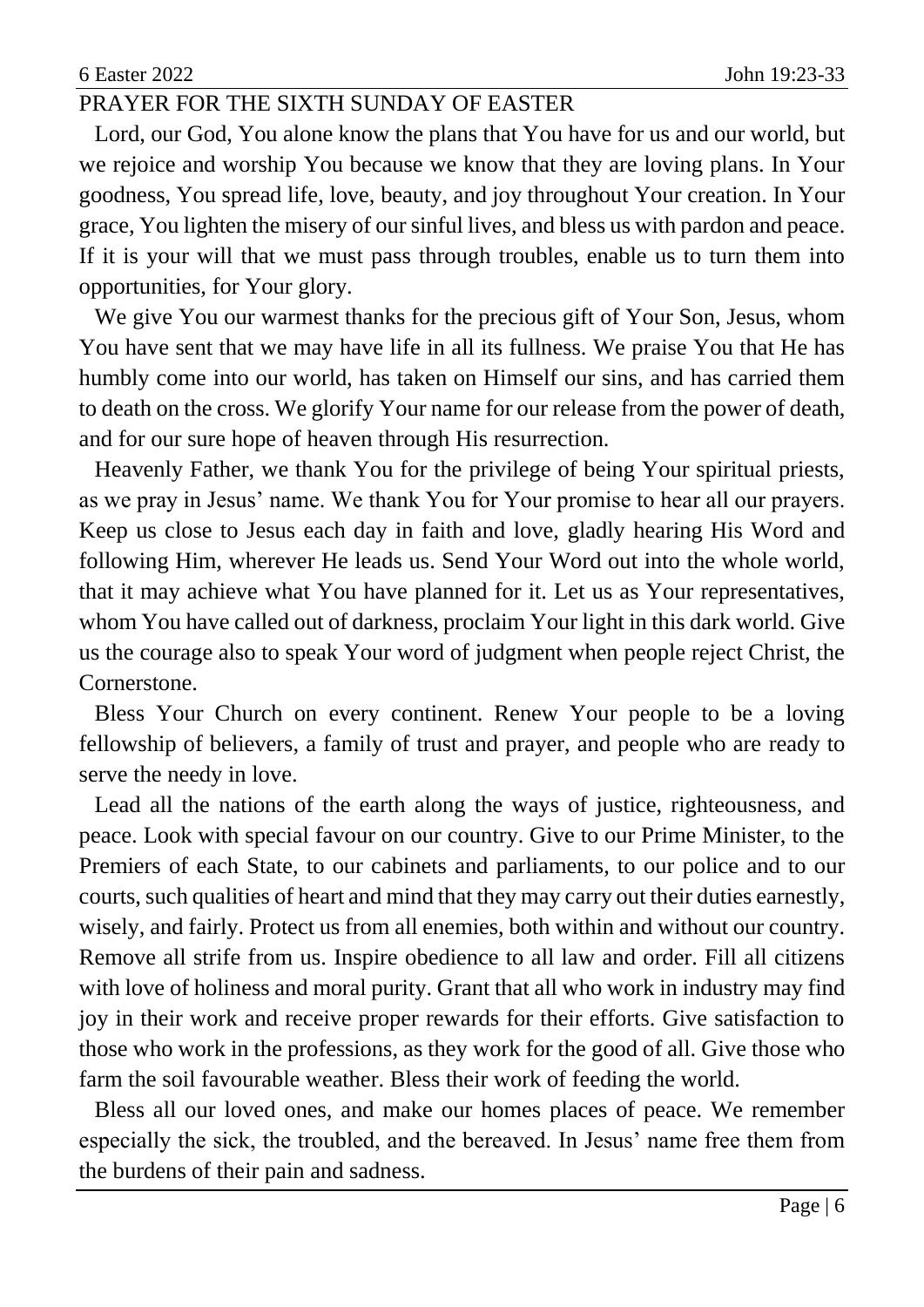Keep us standing strong and steady in faith. Since serving You is never useless, give us the opportunity to be busy in Your work. In Jesus' saving name we offer You these prayers. Amen.

## **SIXTH SUNDAY OF EASTER**

Acts 16:9-15

<sup>9</sup> During the night Paul had a vision of a man of Macedonia, who was standing and begging him, "Come over to Macedonia and help us!" <sup>10</sup> As soon as Paul had seen the vision, we immediately looked for a way to go to Macedonia, since we concluded that God had called us to tell them the Good News.

<sup>11</sup> After we had put out to sea from Troas, we sailed straight to Samothrace and the next day to Neapolis, <sup>12</sup> and from there to Philippi, which is a city belonging to the first part of Macedonia and a Roman colony. We continued to stay in that city for some days. <sup>13</sup> On the Sabbath day we went outside of the gate and along the river, where we thought there was a place of prayer. We sat down and began to speak to the women who had assembled there. <sup>14</sup> There was a woman by the name of Lydia, a dealer in purple cloth, who came from the city of Thyatira and who was a worshipper of God. As she was listening, the Lord opened her heart to take heed of the things that were being said by Paul.<sup>15</sup> When she and her family had been baptised, she urged us, "If you are convinced that I believe in the Lord, come to my house and stay!" She urged us strongly.

Revelation 21:9-14, 21-27

<sup>9</sup> Then one of the seven angels who were holding the seven bowls full of the seven last plagues came and told me, "Come! I shall show you the bride, the wife of the Lamb."

 $10$  He carried me away in the Spirit to a large, high mountain and showed me the Holy City, Jerusalem, coming down out of heaven from God. <sup>11</sup> It had the glory of God. Its brilliance was like a very precious stone, like a jasper stone, as clear as crystal. <sup>12</sup> It had a great, high wall with twelve gates, with twelve angels at the gates. Names had been written on the gates and are the names of the twelve tribes of Israel. <sup>13</sup> There were three gates on the east side, three gates on the north, three gates on the south and three gates on the west. <sup>14</sup> The wall of the city had twelve foundations, and on them were the twelve names of the twelve apostles of the Lamb…

 $21$  The twelve gates were twelve pearls: each individual gate was made